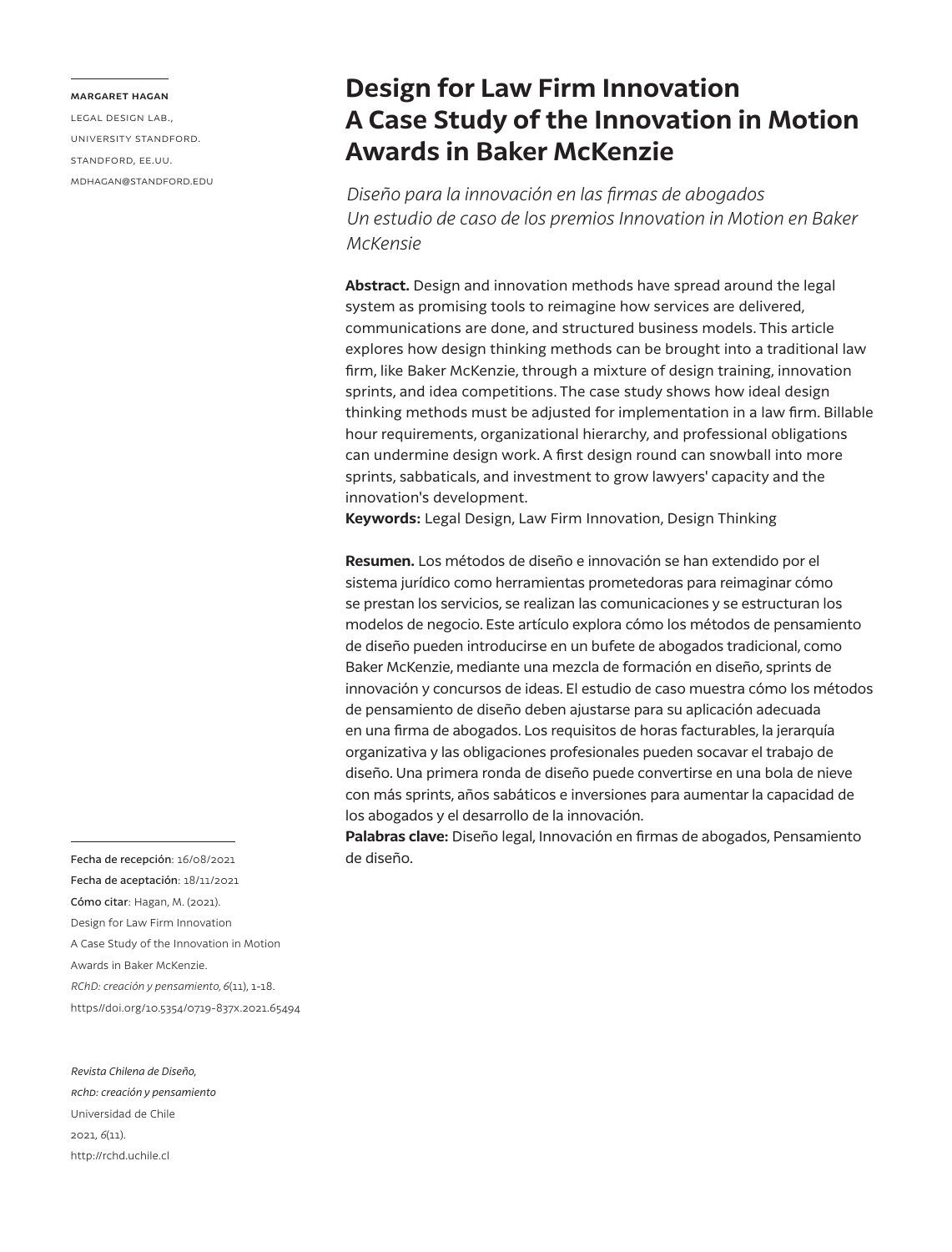#### **1. The Law Firm Innovation Mandate: but how?**

Law firms increasingly are charged with the mandate to 'innovate' (Lippe, 2013; Brescia et al., 2015; Pistone & Horn, 2016; Grey, 2018; Zenit, 2018). There is increasing concern over changing markets, new competitors, higher expectations from clients, and the industry's general wave of technology and data potential (Rickman & Anderson, 2011; Katz, 2013). Moreover, the general wisdom is that law firms are not built to be innovative in the ways that these forces demand. Common reasons cited for law firms' resistance to innovation: because of the partnership structure of law firms (American Bar Association, 2011), business models built around the billable hour (Canadian Bar Association. Legal Futures Initiative, 2013, p. 74), the lack of research & development tradition, solely lawyers in ownership and leadership positions (Cooperstein, 2018), and a profession that attracts and reinforces riskaverse personalities. Many of these reasons are rooted in rules that govern the legal practice (Campbell, 2012). These include those that prohibit nonlawyer ownership of legal services organizations, the sharing of fees, and the prohibition on the provision of legal services by any person or tool other than licensed attorneys in a state.

That said, more law firms are experimenting with how to be more innovative. A growing number of firms have established committees, initiatives, award entries, and event series that center on their innovation work (Li, 2014). As the firm and Bar leaders consider what innovation may look like in their specific context, many of them began by doing research -- searching for models, best practices, theories, and guidance on making the concept of innovation actionable and fit

Design has become an increasingly central part of this discussion of innovation. This paper begins to examine how design can be brought into law firm innovation efforts. It illustrates this through a case study of a design cycle run by Baker McKenzie to drive innovation. It is part of a shortlist of innovation techniques, methods, and priorities that law firms consider, along with legal technology, process management, agile development, data analytics, and blockchain (Lippe, 2013; "Legal design WTF?" 2018; Szabo, 2010).

## What is design again?

In the broadest sense, design is the art of transforming today's status quo into a preferable state -- one that is more usable, useful, and engaging for the people involved. (See section 2 for a more detailed definition.) It is a mixture of a process, a set of mindsets, and guiding principles to guide those looking to improve a system.

Design thinking is a process through which challenges are explored with human-centered, multi-stakeholder ethnographic research to understand people's experiences and needs (Owen, 2007). Then the defined problem is tackled with a comprehensive brainstorm that narrows down to a promising breakthrough new design, which is then gradually refined into a working pilot through testing, co-creation, and iteration sessions (Brown, 2008). Over the past two decades, design has grown as an innovation methodology, departing from those strictly trained as designers (graphic, industrial, interaction, or otherwise) and is adapted to guide innovation work in financial services, health care, government services, customer retail, and insurance.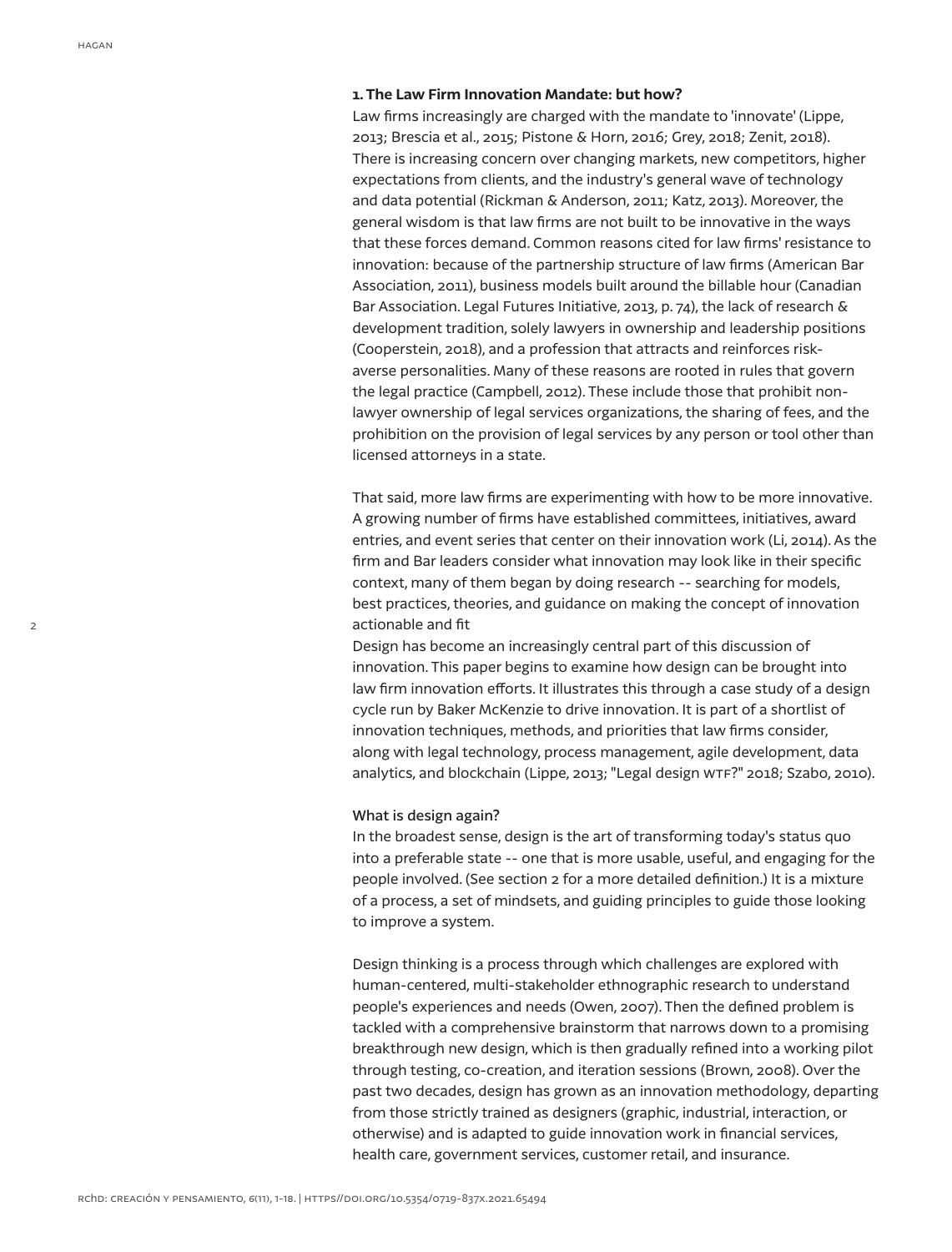Furthermore, design has also appeared in the growing domain of legal innovation, woven into the leading conferences, classes, and events of lawyers forming strategies around their future (Hagan, 2016; Haapio, 2014; Mitchell, 2013). Lawyers and scholars are identifying design as a way to create new business models, organizations and staffing, and services (Fraser & Roberge, 2016). Design is growing from an afterthought to 'technology as legal innovation.' However, it has been recognized as a central part of a legal services organization's innovation strategy or an individual lawyer's practice change (Kubicki, 2015; Kubicki, 2016).

This paper presents the rise of design as an innovation strategy in law firms. It includes a case study of one such design-driven innovation program in the global law firm Baker McKenzie. The case study approach can contribute to academic and practical legal innovation by grounding abstract discussions about strategies into particular activities and outcomes.

Baker McKenzie (2018) is a global law firm with over 4,700 lawyers, 13,000 employees, and 78 offices in 46 countries. Baker has begun applying design approaches to innovation work in their firm. In 2017, the firm launched a half-year design process inside the firms, framed as the Innovation in Motion Awards competition. It was an experiment to see whether and how a design process could foster innovation in the firm.

This report aims to be useful for firm leaders interested in strategies and models for building better services, business models, and organizational structures that work better for clients and staff. It can also be helpful to other legal organizations -- startups, legal aid groups, courts, self-help centers, bar associations, and otherwise -- who are considering how they could 'innovate'. The case study can provide a detailed implementation of how to implement a general design method in particular, with the human and practical contexts that often seem like a barrier to innovation. As many have noted, it is easy for efforts to be "innovative" to end up as hype, theater, or fads, without making the impact that they set out to make (Friedmann, 2018). The Innovation in Motion case study can provide specifics and lessons that can serve as a demonstration project to inspire more experimentation, pilots, and conversation from talk to action.

The first section presents design as a strategy within the broader legal innovation movement. It goes into detail about what design, in the idealized abstract, could do for legal services innovation. The following section presents the Baker McKenzie case study, profiling its Innovation in Motion Awards initiative to understand how design can be an innovation catalyst in a law firm. The final section pulls out key themes, lessons, and next steps for design-driven innovation work based on the Baker case study. Suppose the Innovation in Motion Awards was an early-stage experiment in design in the law firm. In that case, this section presents some lessons for others who want to begin a similar design experiment or go from initial exploration to a more substantial commitment.

## **2. Design-driven Approach for Law Firm Innovation**

While many innovation models have emerged in law firms aiming to prepare for the future, a design approach can be valuable as a complement to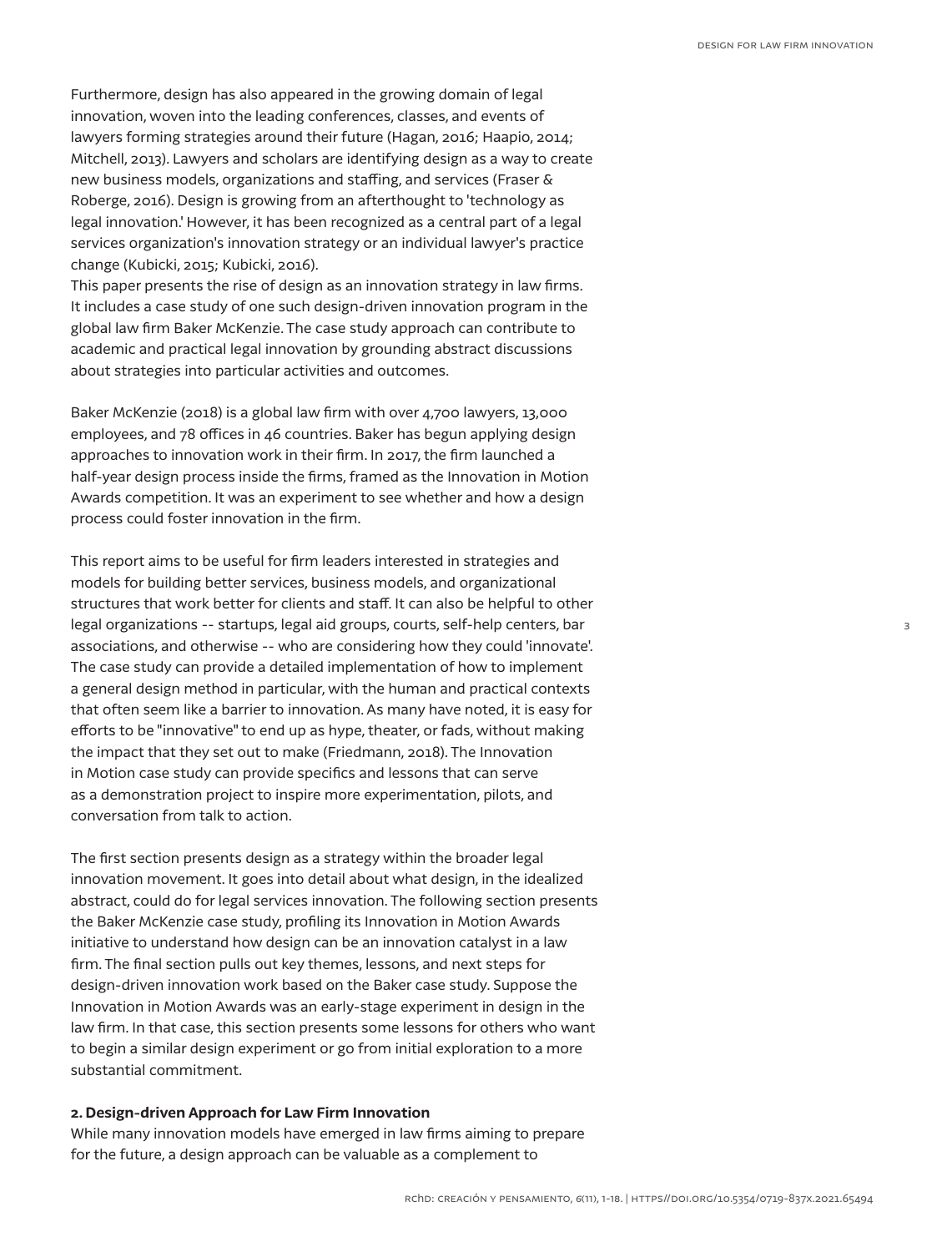4

these structures or even as its unique model. Individual lawyers or skunk work teams could use the design approach to plan their innovation work. Alternatively, it could be the firm-wide strategy of how to drive innovation.

Many law firms have announced design as a central part of their innovation strategy. The Finnish firm Dottir opened a legal design subsidiary, Dot (2019), which combines service design with legal services to serve clients better. Chicago-based firm Seyfarth Shaw has woven design thinking into its process and pricing innovation work (Kubicki, 2015). Australian firm King Wood Mallesons has a design-centered group inside their firm that runs innovation work with attorneys and clients to find new solutions (King & Wood Mallesons, 2019). Hogan Lovells has used a design process to change its evaluation of attorneys (Schwab, 2018). Akerman has a design-driven coventure to develop new ideas with lawyers and clients co-designing solutions ("Social impact," 2021). Faegre Drinker (2019) has opened its Design Lab to train its lawyers in design, run workshops with its clients, and make design thinking a prime part of its strategic work.

A design approach to innovation has interdisciplinary groups of stakeholders working together through a structured process. This process starts with needs-finding, defining target users, and needs statements. Followed by brainstorming a broad set of solutions for testing early prototypes of promising ideas and cycling through low-fidelity iterations of ideas until stakeholders vet a concept as desirable, feasible, and viable (Brown, 2008; Hagan, 2016; HBR IdeaCast, 2009). It differs from other innovation models in that it can:

- More participation by a wider group: Have a core group running the effort but still involve the more comprehensive firm through workshops, testing, interviews, consultations, and pilots.
- **•** A honed process to follow: Give a clear structure and process through which new ideas can go from concept to pilot to a whole initiative that guarantees more vetting of the idea's value and feasibility.
- Mandate to be human-centered: Ensure that precious innovation resources are spent on initiatives that focus on solving concrete needs of people instead of merely investing in new technologies because they are seen as innovative.
- Openness to inspiration from unexpected sources: Draw more from outside, analogous sources of inspiration to increase creativity and ambition of ideas.

A design approach would stretch through an entire cycle of innovation (Terrey, 2012; unpd, 2016). From bringing a broad, interdisciplinary group together through to needs-finding and exploratory creative work, piloting, evaluating, and scaling successful projects. In this vision, design thinking does not fall into 'innovation theater,' of coming up with ideas and having pockets of creative work, but without forwarding movement towards meaningful change. It can be helpful to imagine the design work happening in 6 phases.

1. Phase 1: Initial Development. A small group of leaders can begin to lay the ground for using a design approach to improving the firm. Integrating a multi-stakeholder community into innovation work is essential to the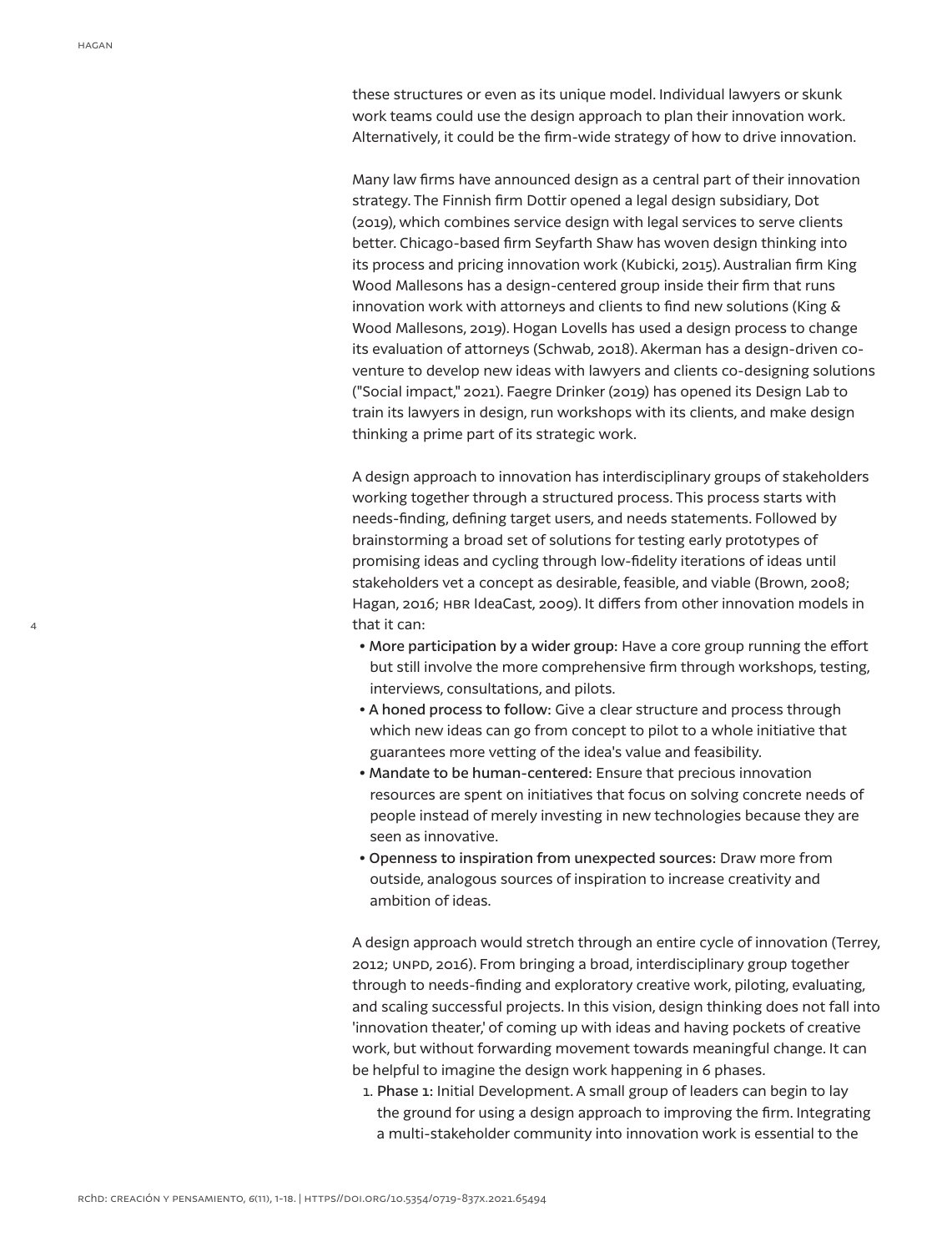development of the process. The leadership group issues invitations, holds meetings, and some initial preparation for those inside the firm (and outside) interested in improving at a light or ambitious level. It involves introducing design mindsets and the coming process to see who is interested in participating in the firm. Also, at this stage, the leaders begin to secure space to run a design cycle. This cycle can include securing enough autonomy, funding, and support to allow the cycle to proceed.

- 2. Phase 2: Defining the Agenda. Through initial meetings, workshops, and events, the leaders and their broader participatory network can start focusing the innovation work on central needs. This participation involves trying on various needs, personas, and opportunities, through experiential, grounded, and analogous research. This phase should result in a shortlist of 'design briefs' that center innovation efforts on solving people's problems that are meaningful and impactful.
- 3. Phase 3: Exploring Solutions. The groups develop suites of prototypes to test against each other, intending to find the most desirable, feasible, and viable concepts through early and rough mock-ups before investing in them. The group, either as a whole or on different tracks, then moves to brainstorm possible new concepts, along with the range of small to fundamental.
- 4. Phase 4: Test and Refine. The concepts that emerged during the exploratory phase are then taken through several loops of prototyping, testing them with target stakeholders, and using the feedback to either refine the concepts or abandon them. The testing rounds should build a broader community to invest in their creation and engagement. It should also ensure the things being built are truly solving people's problems and creating new value.
- 5. Phase 5: Field Tests and Pilots. Once the prototypes have been vetted through tests, surveys, and lab usability test runs, they are put into the first rounds of implementation to evaluate them more fully. The team organizes controlled pilots, which gather outcome and experience data about how these new solutions perform (at least in the short term). These pilots can uncover more things to be improved or show early results about whether this solution should proceed (if it does perform up to the standards it aimed for).
- 6. Phase 6: Possible Scale and Replication. Suppose the pilot run brings in empirical data that the solution did work as an 'innovation' -- bringing new value with a practical, technically possible, affordable deployment. In that case, the firm can invest in widening the solution through further pilot runs in other settings or scaling out more features and offerings. Still, there should be a commitment to empirical evaluation, with attention paid to the long-term performance of the solution, people's experiences, and the ultimate value it brings to the firm and its clients.

This ideal design process for innovation can be lengthy and expensive. Many firms implement it in much reduced ways -- by going through Phase 2 and 3 in particular, with design workshops and hackathons in which their members scope out design briefs, do user needs-finding, and brainstorm many solutions. Some efforts do get to testing and pilot if there is enough autonomy and funding for the team to proceed to that level.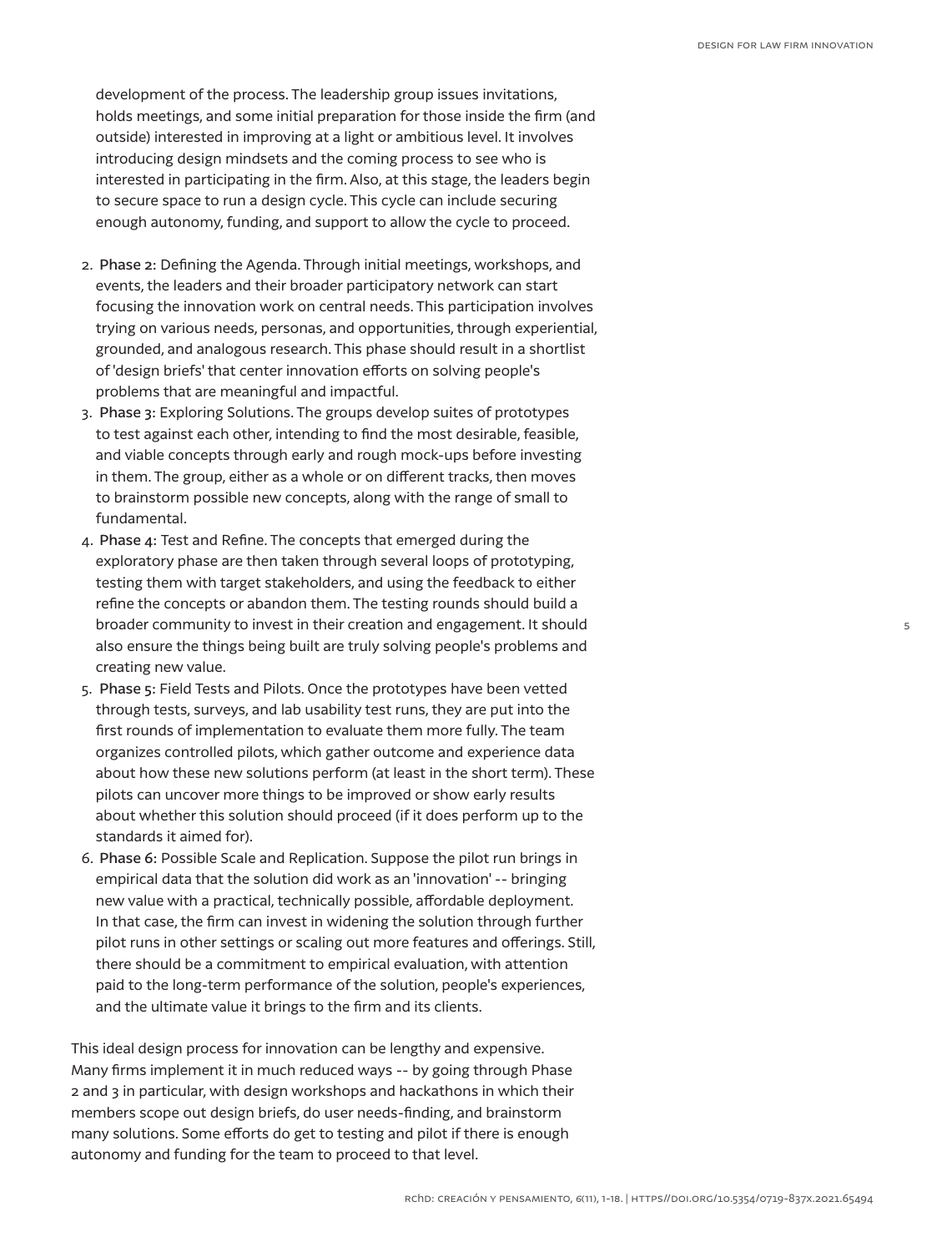## **3. Design-driven Law Firm Innovation, the Case Study**

Baker McKenzie (2018) is one of the first law firms to adopt a design thinking approach to driving innovation in their company. Their design initiative, the Innovation in Motion Awards (ima), which ran between Summer and Winter 2017, offers a concrete case study of how a design approach can be used for innovation efforts in a firm. It shows how design work in its initial phases -- developing a network and process, scoping out needs, and exploring new ideas -- can be conducted inside a law firm. The details of the protocols, the outcomes, and the reflections of the participants can inform future innovation efforts and those researching how to understand innovation in law firms -- how it can be analyzed and assessed.

## 3a. The innovation backstory to the ima

Baker and McKenzie's innovation work began with an initial tour of leaders worldwide to talk to people working on improving the legal system and on firm innovation efforts. The Global Chair of the firm highlighted that innovation would be one of three key drivers of the firm's strategic plan (Lawyer Monthly, 2017). This strategic plan crystallized in early 2017. In February, the firm announced its strategy to prepare them for the future. The firm formed an official Innovation Committee, with ten members from different practice areas and offices, that led the firm and reported back to Baker's executive body (Hill, 2017). The Innovation Committee's initial framework laid out a handful of priorities, including investment in advanced technology and data management to prepare for coming changes in the market. For instance, the development of machine learning tools to automate and improve legal tasks; and design thinking to transform the client services and business models the firm offers (Reuters Legal, 2020). Design's centrality to the firm's innovation strategy was concrete with two main initiatives: the Collab and the ima. In June 2017, Baker established Whitespace Legal Collab as an innovation lab that aims to drive the development of new ventures inside the firm. The Collab is an open innovation space in which partners from client organizations, universities, technology companies, government agencies, and other interdisciplinary organizations can come together to experiment with the future of legal services (Lawyer Monthly, 2017).

## 3b. The ima in Practical Detail

Soon after opening the Collab, the firm launched a design competition among its lawyers and staff to improve how law can be practiced. The competition was called the Innovation in Motion Awards (the ima). It ran in between July and November 2017, with ten teams competing to be judged the best project. They set the 5-month competition in motion as follows. The firm announced that there would be an innovation competition around the work of the tmt group, with different clients that included high-profile technology and financial services companies. They invited lawyers and staff to organize teams around the challenges that the clients and the Baker team had initially framed. Teams ranged from 4 members to almost 20. The organizers encouraged diversity in geography (to have members from different offices and countries), professional background (to have clients, attorneys, staff, and other discipline experts included), and demographics. The teams defined their client-driven challenge and then worked over the ima's five months to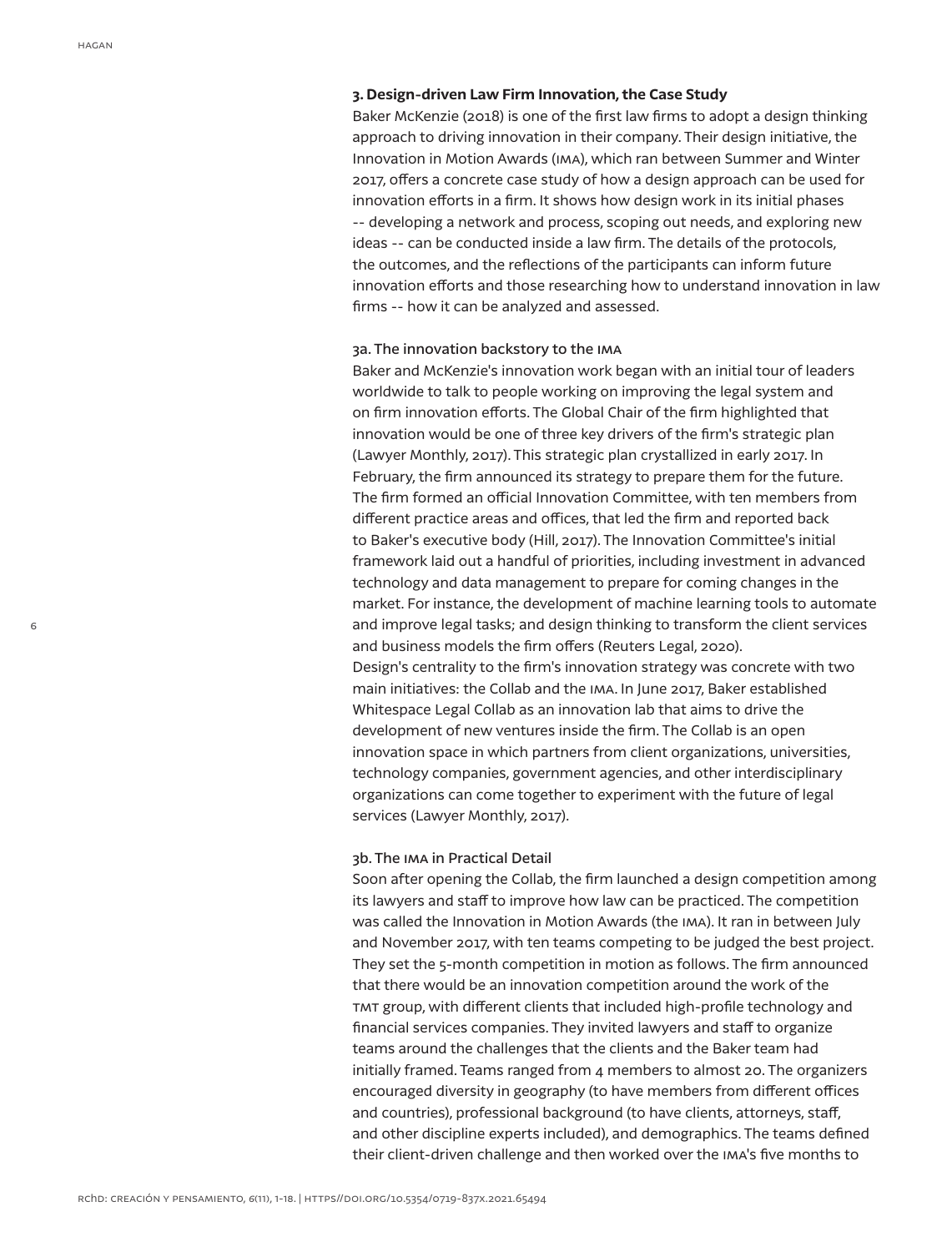7

propose a solution, get feedback, and propose solutions for review. The ima managers encouraged them to have regular meetings, reach out to their clients, and meet intermediate check-ins to ensure they were prepared for the final submissions.

In addition to the competition, the ima had professional development training integrated into it. The organizers provided training materials, weekly coaching emails, and progress check-ins to the teams to help solidify the methodology they were using. The large majority of participants had no training in design before joining the ima . The organizers did not mandate that the teams follow a strict design process but instead encouraged a light approach, in which participants were encouraged to embrace particular mindsets. Among the mindsets were multidisciplinary collaboration, cocreation (working alongside clients and others to solve problems), empathetic listening and research into clients' problems, and quick creation and iteration of ideas for improvement.

At the end of the ima process, nine teams (one of the teams had dropped out from the competition due to other commitments) submitted their final proposal in the form of a write-up and possible video (along with their project goals, client needs, and design brief). Each of the team's proposal submissions was sent to two cycles of judges, including external innovation and design experts, and then to leaders in the firm -- including the Managing Partner of the firm's North America Region, the Chief Strategy Officer, and partners from various offices and practice groups. The judges scored them on various metrics:

- Critical Thinking: whether the team clearly defined problems; gathered relevant information well; kept open minds and thought flexibly; and communicated effectively.
- Creativity: whether the team's solution and other work product demonstrated originality; used media and design to convey their ideas effectively; and showed the robust application of design thinking methods including listening to stakeholders, synthesizing the information, and prototyping;
- Innovation: whether the solution meets a vital need, offers a vision of better ways of doing things, shows promise if it were to be incubated and further developed, and could deliver value to both business and legal functions;
- Multidisciplinary collaboration: whether the team involved a diverse set of disciplines, had diverse gender and geography represented, recognized the value of multidisciplinary collaboration, and had work product that reflected strong collaboration.

After the first round of judges scored all of the nine teams, their evaluations were passed to the Baker team of judges to decide what award categories should be given, nominate teams for each category, and select the winners. The IMA was not so much about winners to soft-launch innovation efforts in the firm and saw what the right kind of next step would be.

## 3c. Motivations Behind the ima

The firm's innovation committee structured the Innovation in Motion Awards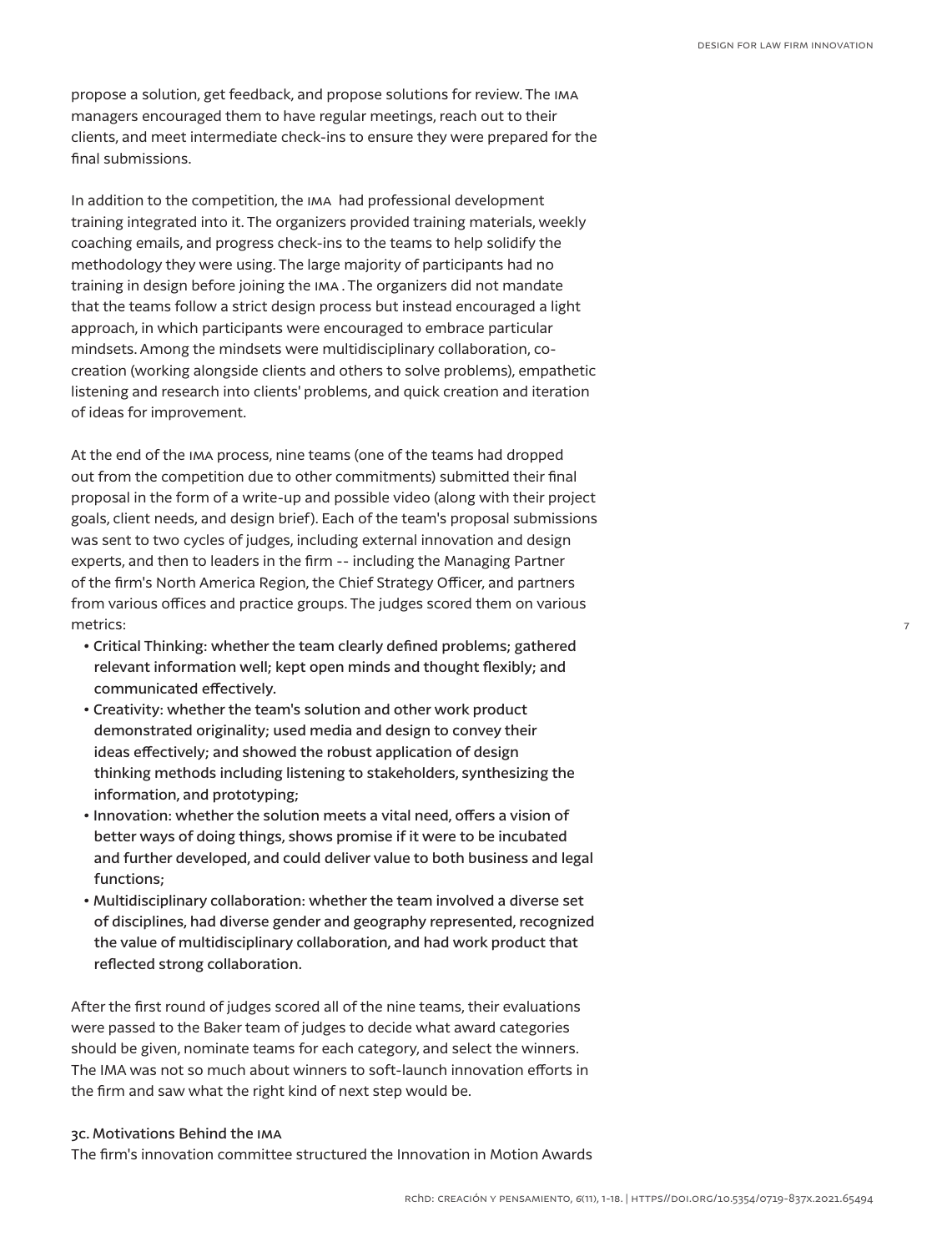to be a first example of how design could drive innovation. The overarching goal was to bring employees, clients, and other experts together to identify new services, products, and business models to improve how the group serves its clients.

## Making Innovation about Process versus Solutions

The ima initiative was a way to gradually change the mindsets of a broad group of lawyers, staff, and clients about how they can work together, work in more creative and agile ways, and spot new value opportunities. They were also a competition meant that they allowed the firm's leadership to recognize those who invested in doing innovation work and building new skill sets that aligned with the 'New Lawyer' model the Collab was interested in fostering.

The idea of the ima competition was to move lawyers away from innovation as focused on finding "the ideal solution," but instead to learn "process" and ways of working. With this focus, ideally, the ima would embed innovation into every day of the firm. Lawyers and staff would get used to talking to clients in more profound and collaborative ways. They would stretch their ideas of what' legal service delivery' actually entailed.

## Getting to Practical Problem Solving

The ima was framed around real challenges and client involvement to make abstract talk about innovation more concrete. Each team had a real challenge and a critical client partner working with them to ensure that abstract discussions became practical, problem-solving ones. The teams also had substantial time to work on this -- five months, compared to a typical design workshop or hackathon that lasts just several days. The ima was developed with a structure to ensure that teams got beyond initial brainstorms -- like those typically emerge from one-day design sprints or hackathons -- to craft more substantial ideas.

The other practical element was to give the teams a clear timeline to do innovation work. This time constraint and work product expectation ensured that busy team members could not just do 'innovation theater' (talking about what they might do and speculating about possible ideas). They had to do the design work themselves, which gave them an authentic experience of doing interdisciplinary innovation work. The team members would tailor the communications and work product to the challenge they were trying to solve, rather than a typical 'lawyerly' work product of a memo or an email.

## Safely Exploring New Models

The ima process was deliberately structured so that the teams could take risks. The competition frame, which was about experimenting with client services and speculating about possible futures, meant that attorneys and clients could safely propose new offerings or models. They were not making hard commitments but rather could brainstorm many different ideas, talk about feasible and desirable, and see what might be possible. This approach meant that much of the teamwork involved navigating ambiguity -- the most critical challenges, which solutions would be the most valuable, and how best to implement them. Though challenging, this also meant that the teams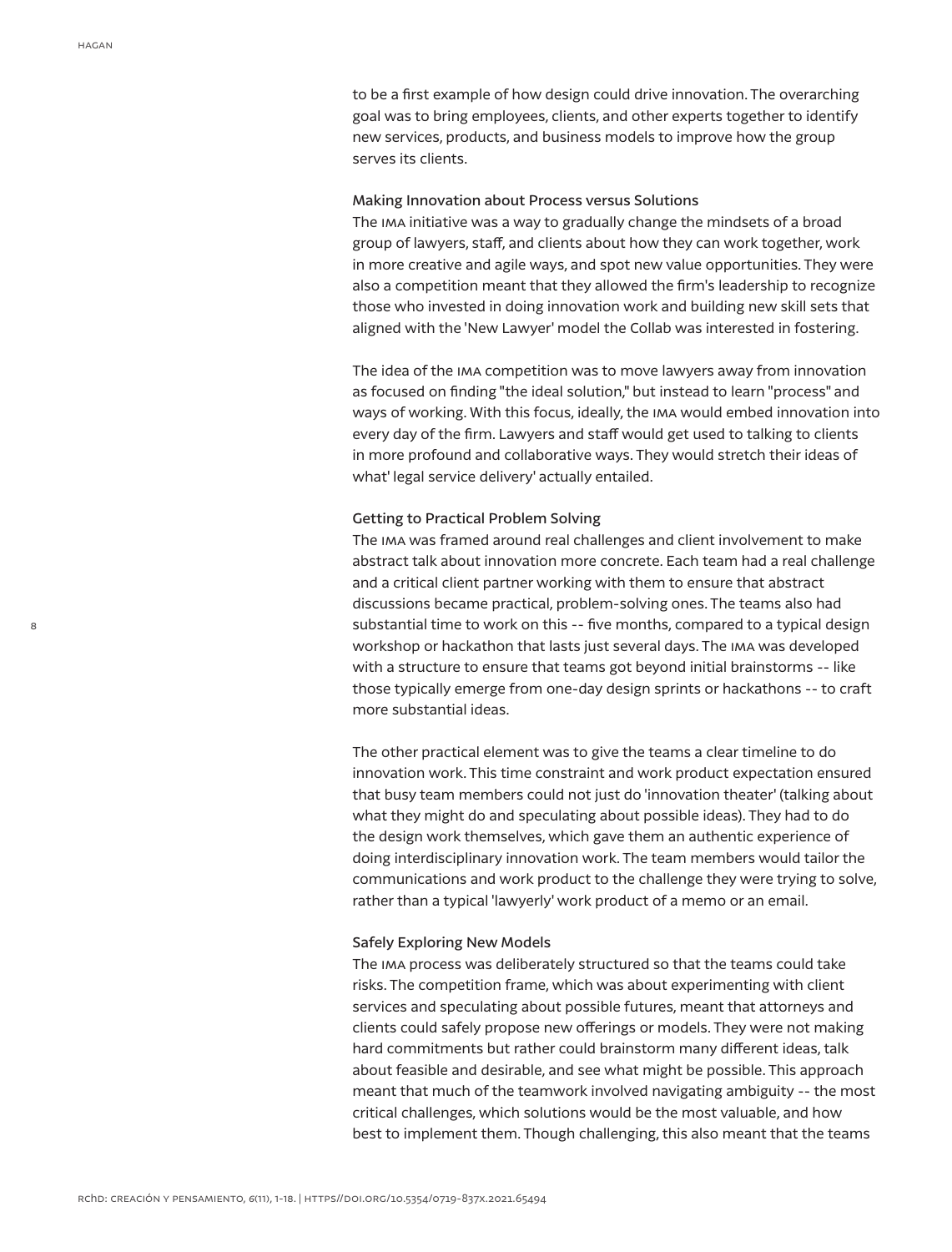could stretch what they thought was possible. There would be no significant consequences if the team's concepts or final proposals failed to be adopted.

# Building Global, Interdisciplinary Teams

The ima was also a chance to have teams across offices, firm hierarchy, legal and others disciplines. This dynamic would encourage participants to practice working creatively and collaboratively with colleagues across the world. Diversity was a priority, encouraging people to test-run whom they might collaborate with and managing a more distributed, interdisciplinary team. The composition of the teams was deliberately diverse. Partners, associates, paralegals, knowledge management staff, and other employees included in the groups. The firm also invited outsiders or experts who could help in the specific challenge. This multiplicity of perspectives would help the teams think more broadly and even understand each other's ways of solving problems.

## **3d. IMA Participation**

Ten teams entered into the IMA competition in Summer 2017, and 9 of these teams completed the process. There were 107 participants in total, with team sizes ranging from 4 to 19 people. The majority of the participants, 80 in total, were Baker McKenzie employees. Around 20 of these were associates or senior associates; 15 were partners; the remaining included strategic officers, project managers, knowledge management leads, interns and trainees, client development managers, business analytics managers, and paralegals. Most of the remaining 27 participants were from client organizations, and there were a handful of others -- including creatives from universities and labs.

Two teams were concentrated in single geography -- like a team with all members in Italy and Switzerland, or all members in Australia. Most teams, though, were of diverse geographic and gender membership. A sample team had members from India, UK, Finland, Poland, and Canada; with four partners, one trainee student, one business analytics manager, one client development manager, and three people from the client organization -- a vp, a director of legal operations, and general counsel.

## Different Team Roles Emerge

Participants were able to define their teams, and there was no prescribed hierarchy or structure to them (other than those that might have been inherited from the law firm's or the client corporation's structure). Teams organically figured out how they would work together. Most teams were able to gel into a process and workflow independently, though a handful could not come together cohesively and suffered from a lack of clear direction.

Reflecting on the process, many participants found that the junior lawyers took vital leadership roles. Associates and law firm staff took care of most of the organizational work to keep the project running. They often had more capability than partners to get detailed work done, do design training, and complete work products. In addition, there was particular enthusiasm from young lawyers who were interested in building more experience and developing other skill sets. Partners too played a role in managing the client's involvement with the project, looping them further into the work regularly, and ensuring a solid relationship.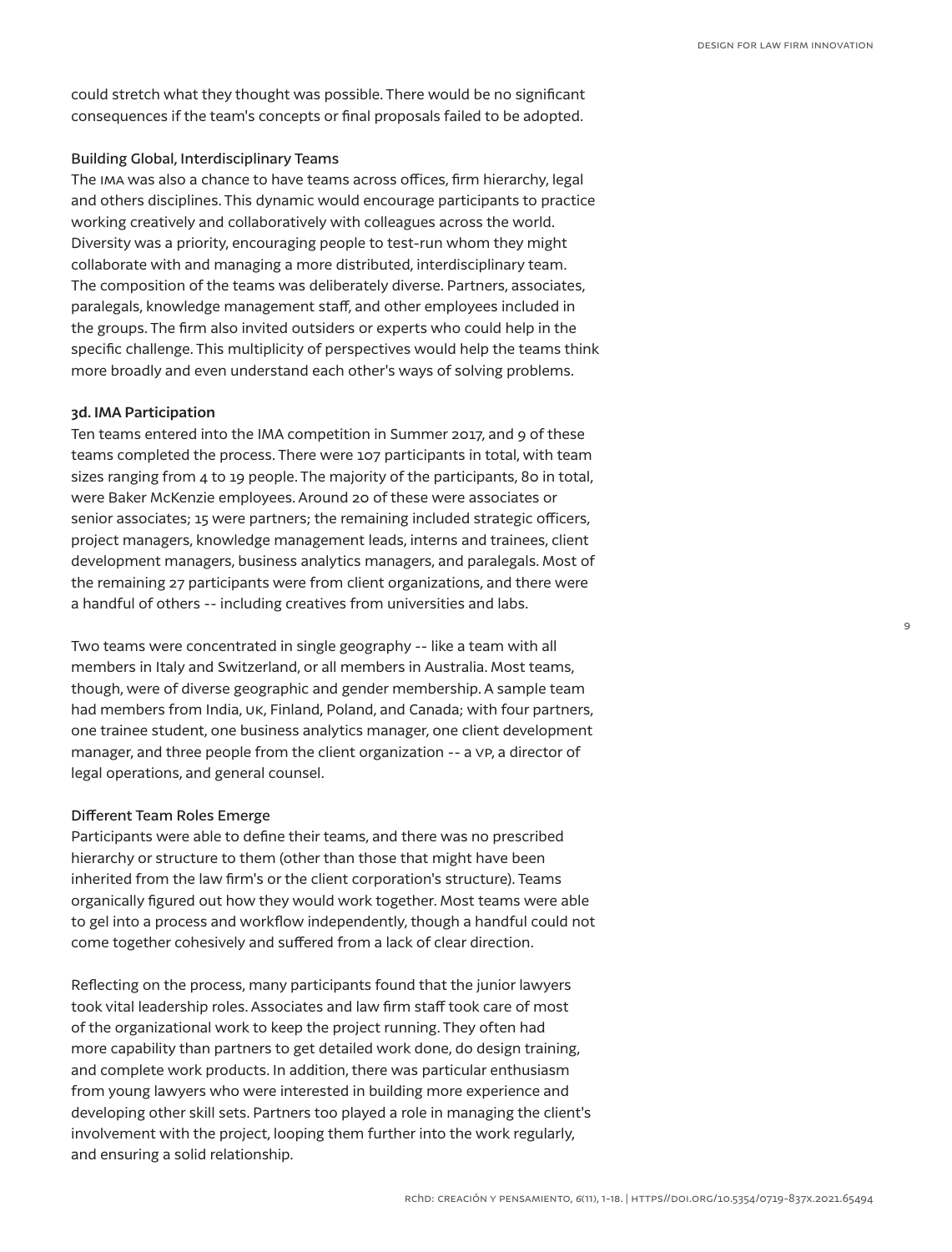## Motives for Participating

People participated in the ima for different reasons. Some of them were willing to create new and innovative projects because they wanted to do things differently. Others joined because someone from a higher position recommended them to work on this project. After all, they had a valuable skill (project management or communication) that the team was missing. Some participants reported that they joined not out of any particular motivation but instead interested in what it might entail. A few reported apprehension because they were not familiar with design as a way of working and preferred more training and support as they worked through their project.

Leaders of the ima found that the teams that performed the best were intrinsically motivated to work with dedication and reflection. They were not as oriented toward praise and support from the outside. The issue was with participants who were more extrinsically motivated -- and, at the root level, the incentive structure at a law firm built around extrinsic motivations like the billable hour. How do firms incentivize participation in these extra-billable hour activities? If it is tough to do these things, and people are extrinsically motivated -- it will be hard to get innovation work. Some participants, who were more extrinsically motivated, did not fully and consistently work on their IMA project. They tended to do the minimum within their group, not respond or participate as much, and underperform on the innovation work. Often this was exacerbated by other scheduling and commitment issues, which meant some teams could not gel effectively.

Even those who were more intrinsically motivated, and had a very positive experience, had some issues. While they were working on their innovation project, they struggled to meet their billable hour targets. This situation was extra work for them, and it could be stressful as another source of pressure. Though they had many payoffs in terms of skills development, recognition, team building, and an innovation project in their portfolio, this was all in addition to their regular work in the firm.

## Getting 'Into It' -- and Structures of Encouragement

Several teams progressively became more committed and excited about the process. Much of this energy was built up around creating the work product -- the videos, the write-ups, and the other things they made to capture their findings and ideas. In some teams, members fully invested in the projects, making it their priority and stretching their communication abilities, creativity, and efforts to develop their ideas and pitch.

From the innovation leadership point of view, this was a positive byproduct of the innovation effort: it induced satisfaction in the job. It could show promise as a way to retain talented people in a firm. The team members felt that they were developing new skills, exercising creativity and autonomy to define new solutions.

As the ima planning had hoped, many of the teams gradually embraced design methodology. They recognized the value of interdisciplinary work, prioritizing collaboration and working alongside the client to create solutions, and having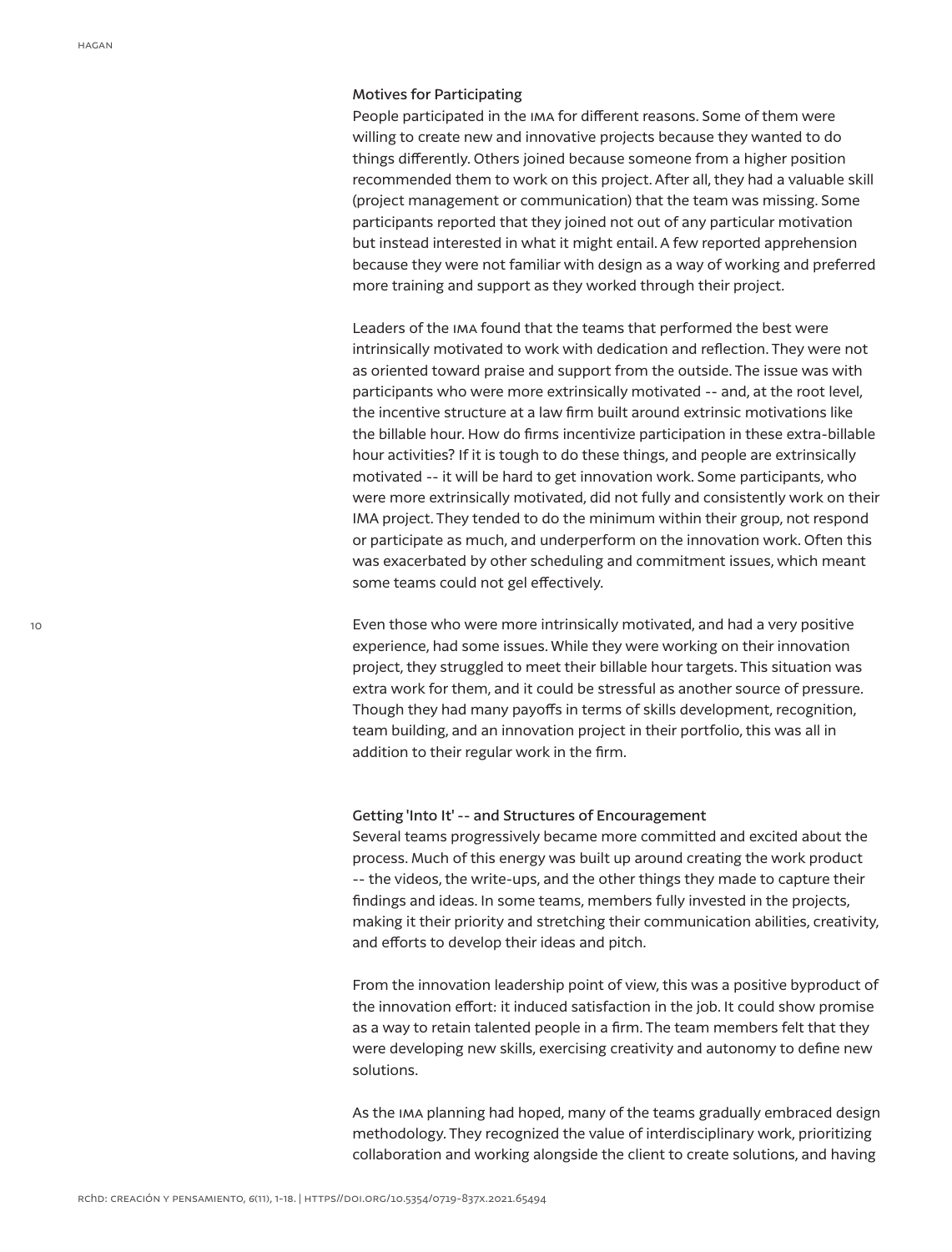new interactions with clients and other experts, which involved more needsfinding and creativity. Some members made skills development their priority. In addition to working toward their final submission on 'solving the problem,' they also worked beyond their day job to do design work and develop their skills in this method.

That said, the leadership of the ima was essential to create the structure and behavioral cues to allow the participants to flourish in this new way of working. The two project managers and interns were essential to drive the teams forward with their deliverables, training, and design work.

## Client Participation as a Make-or-Break Factor

Some teams had eager participants, a strong plan, and a desire to innovate, but their work was hindered by the lack of their particular client's commitment to the process. Even if the client company had agreed to participate initially, they were not always fully able to give feedback, participate in co-creation sessions, or join in the teamwork. One of the ten teams had to drop out of the ima due to a lack of client commitment.

Upon reflection, it shows the importance of the clients' leadership understanding what a design innovation process will be like and the time and participation commitments required to payoff. It also requires a relationship partner to be engaged in the initiative to support the work, communicate to the client and the internal team, and keep things on track. A third factor is if the initial design challenge has been scoped at the right level. For some teams, the clients had presented challenges that were so specific that they were asking for a separate output -- which does not leave room for the design team to do necessary needs-finding and exploratory work that is at the heart of a design approach. If these three factors -- client understanding, participation, and open design brief -- are not present, then teams struggle to feel that they can do excellent, impactful work. Especially since this was the first innovation project for most teams, when problems arose (like clients not responding), the teams did not know how to navigate it.

Not all types of client challenges should be addressed through a design process. As one of the ima leaders reflected, in future client-firm design initiatives, there needs to be a screening of the context that the challenge is centered around. This reflection should be addressed explicitly with the client: are they interested in a creative, collaborative process to understand a given challenge and imagine new solutions? If they are not convinced that this is the proper process to use, they are unlikely to invest their time into it, ultimately undermining the quality of the firm's innovation work.

## **3e. IMA Outcomes**

The framing of the ima as a 'competition' may have suggested that the outcome would be a winning idea for an innovation that the firm could trumpet as a new offering or strategy. The motives of the firm's innovation leaders were more directed at building networks, shifting the firm's culture, and developing leadership among the firm's community. It was a test-run of whether and how to use design methods as a structure for innovation.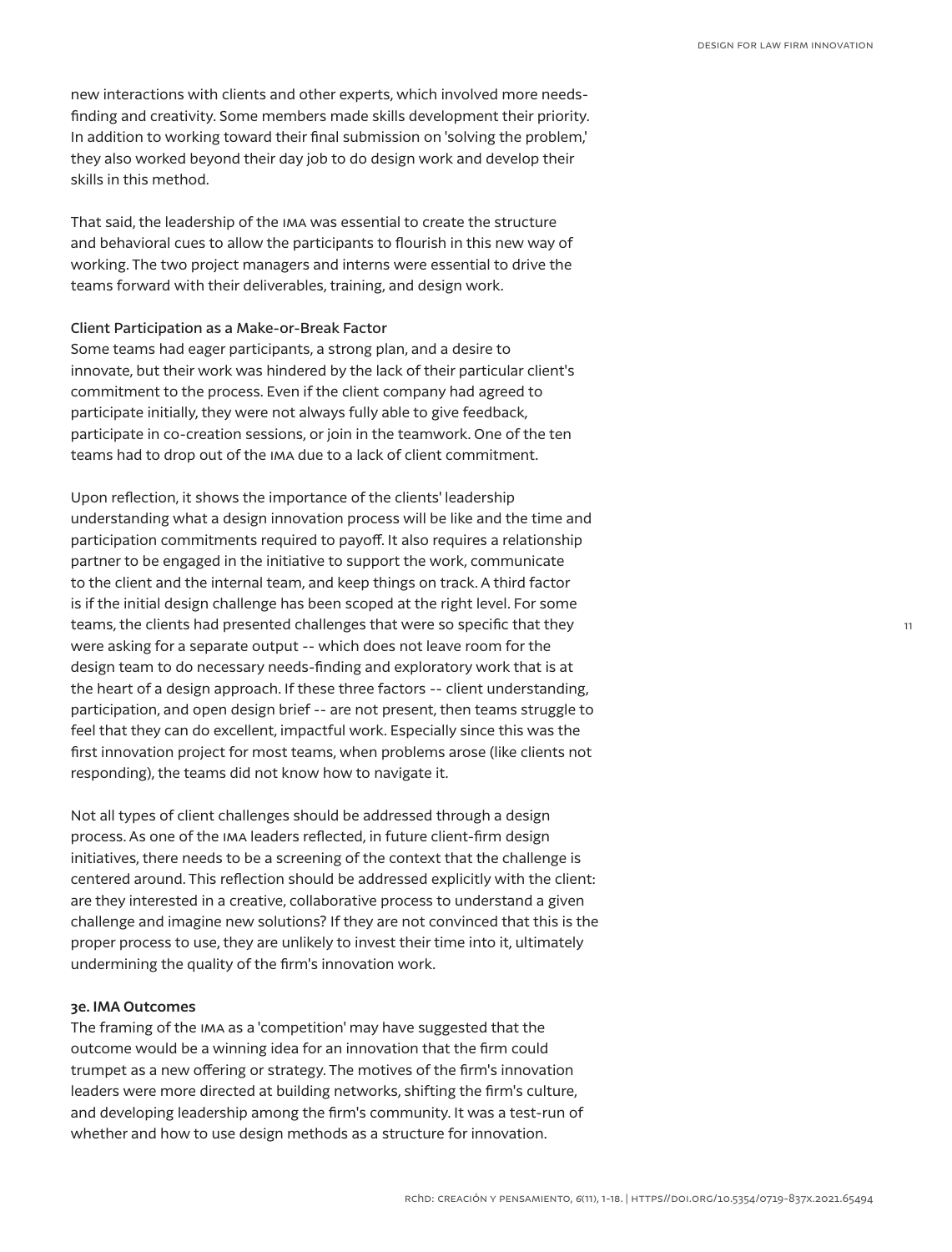The outcome evaluation was done not through a quantitative counting of successful projects or money brought in but rather through the qualitative understanding of the participants' development, the client-firm relationships, and the widening interest in innovation. It also looked at the production of critical insights and ideas, if not complete solutions. The ima leadership team did not expect fully formed innovation projects but rather the spotting of innovation opportunities that could translate into a larger, later initiative that could lead to disruptive innovation in the firm.

#### Slow Burn Versus Innovation Revolution

From the outside, the launch of a 5-month innovation competition might have signaled that the firm was preparing for a dramatic shift in how it operated. There was the potential that by inviting firm participants to work together with clients and outside innovation experts, they could have used the five months of the process to arrive at a 'lightning bulb' moment of discovering an innovation for the firm. That did not happen. The ima was not a catalyst of many innovation projects, nor did it spark substantial changes in how the firm is structured or how services are offered.

The firm did see more individual-level change and mindset shifts that could seed more long-term trends towards innovative practice. Those who directly participated in the ima teams became more aware of service design and client experience.

## Lessons for the Collab and Future Innovation Work

The projects and reflection of the IMA led to many lessons that can directly influence firm policy and guide future innovation work in the Collab or elsewhere in Baker.

- Client Relations. Understanding the client's needs and working together to co-design ideas and solutions has proved to be a powerful tool to engage with the client and improve the lawyer-client relationship. More work can be done, in shorter sprints or more woven into existing legal service engagements, to have listening sessions, co-creation meetings, or other modular parts of the design process that were part of the client relationship successes of ima.
- Better Modeling the Market. The law firm must understand their client's needs to target a specific segment due to limited resources. The firm should also understand their competition to generate a sustainable competitive advantage and their own company to capitalize on their strengths and mitigate the errors. After identifying these three key elements, the firm can formulate a strong market strategy and focus on the tactics (price, promotions, services, among others) consistent with that strategy.
- Senior Decision Making along with Distributed Innovation. The top lawyers are part of the drivers of change with the firm's management, creative junior staff, and outsiders. The ima was an opportunity for more junior or diverse people to take leadership around innovation. This opportunity can be a theme of future Collab or other innovation projects -- linking in senior leaders, who can determine the firm's structures and resource allocations, with people from other groups and roles (often not in formal leadership positions) who excel at innovation work.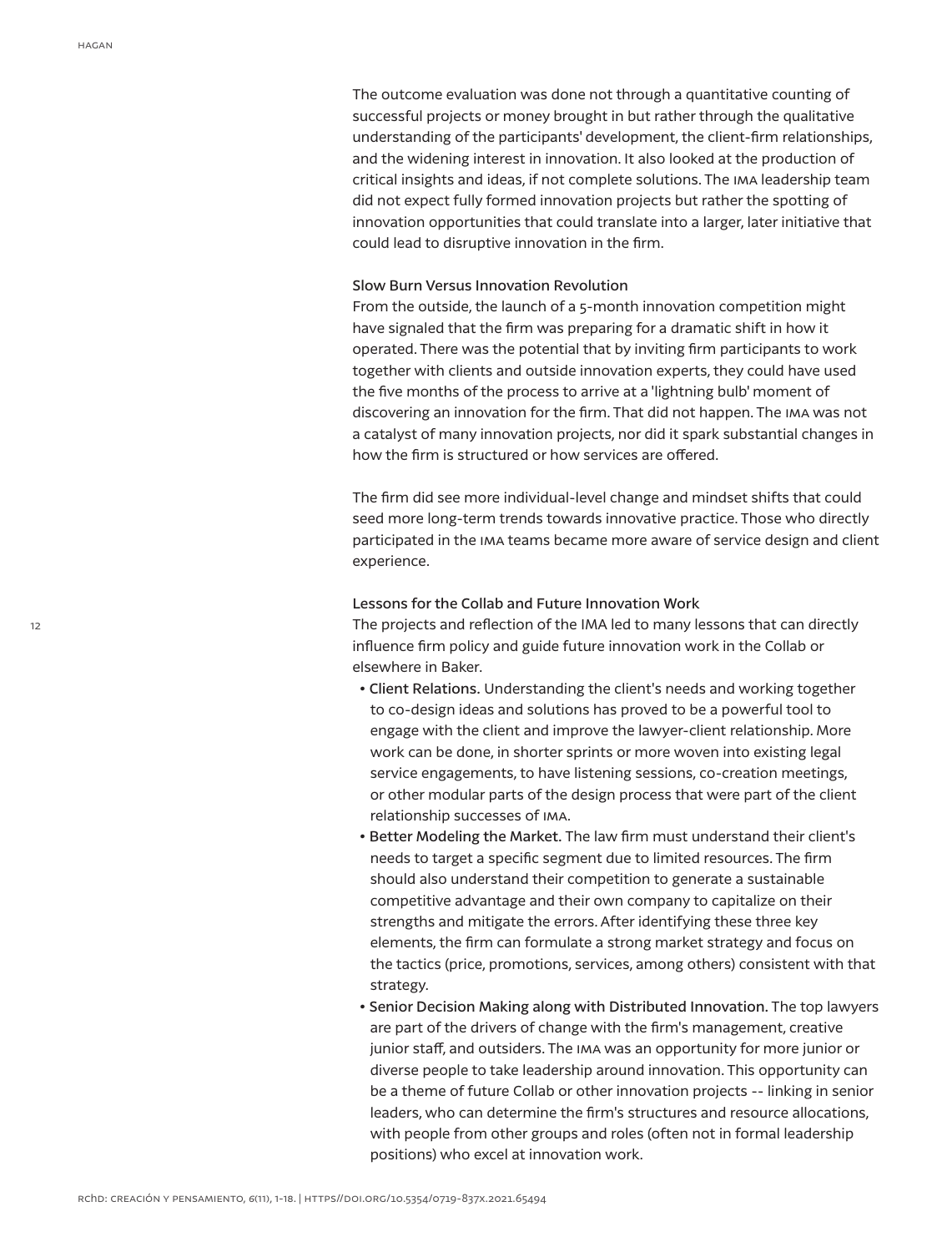- Business Models as a Design Prototype. The projects and insights of the ima projects reinforce that the current business models of the firm are not sustainable. As the client partners and the teams' research pointed to again, the "golden years" where the legal industry could raise their rates are gone. Law firms need to innovate to succeed. The ideas from the ima could all be seeds to develop new business models. The Collab or other groups inside Baker might take the project proposals as prompts to hold business model design sprints. The firm works through how innovation ideas (including these nine from ima ) could be staffed, priced, marketed, and scaled.
- Further Culture-Building. Does more work need to bring innovation beyond the first crop of volunteer participants to the broader Baker culture? Can we support colleagues who can design and implement what the future firm will look like?

## Spreading of Innovation Mindsets, Experiences, and Culture

The ima successfully attracted a diversity of participants, including most who were outside of typical 'innovation' channels. The substantial outcome here was exposing many more groups and people at different levels of hierarchy to innovation work and design methods. People from groups like talent and knowledge management and younger associates and trainees were able to be part of strategic, creative work in shaping the firm's future. This situation created a new network of innovation agents in the firm. The ima was a culturebuilding activity, to bring people across generations, disciplines, and roles.

## Opening New Relationship Levels with Clients

The 5-month initiative had the firm staff working on clients' problems at more fundamental levels, adjusting the kinds of problem-solving and work products to meet the client's profound business needs. The ima had strong outcomes in developing relationships with clients who participated in the process. It demonstrated the firm's commitment to have client-centered services and showed that the firm was willing to experiment with its traditional practices to meet its client's demands for 'innovation'. In addition, the ima offered skills development for the client team itself to develop their capacity for innovation.

## Continuing Projects through Larger Hub

Some projects proceeded past the ima, converting from initial design proposals to full-fledged innovation projects. This conversion was done by connecting to the Collab and a new German legal innovation hub, "Reinvent Law", of which Baker McKenzie was a founding sponsor. Those teams that had participants from Germany became part of the hub's launch. The Canada-based participants similarly were connected to the Collab as it was establishing itself in Toronto. This outcome points to the need for more institutions within the firm that can provide sustainability to the young projects that emerge out of an exploratory design process. Projects that emerge from workshops, design sprints, or multi-month competitions like IMA do not necessarily have a sustainability plan because of the lack of staffing or incentives to continue testing, piloting, and scaling them.

## Requests for Continued Development Opportunities

One outcome for success and indicator of future work is the demand among participants for a more precise track to continue design-driven innovation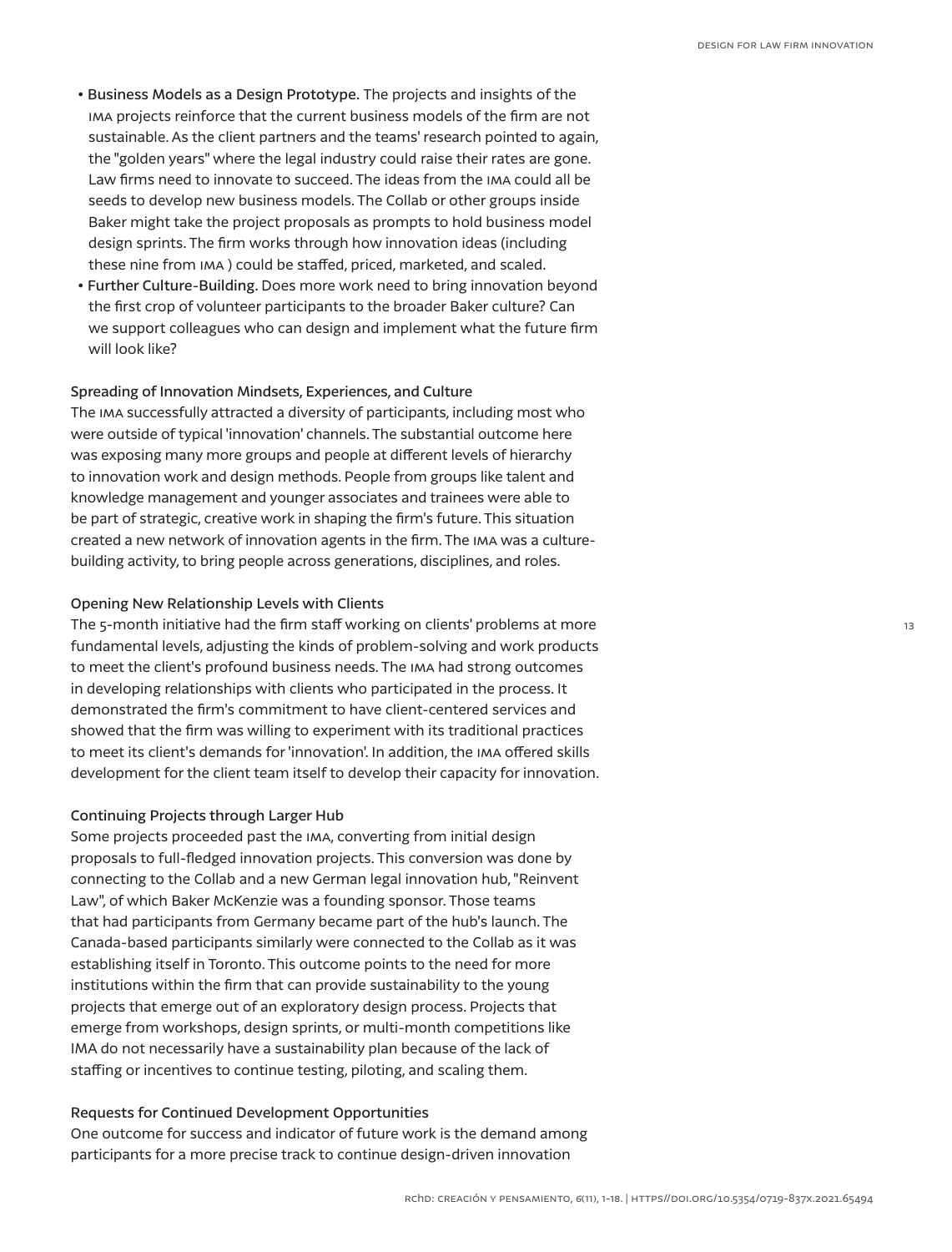work. Many of the most involved participants, who invested in learning and practicing the methods, want to do more of this service design style and collaboration with clients. As the Collab had planned, these participants are attracted to the vision of the New Lawyer, with a diverse skillset and ability to form and facilitate interdisciplinary teams. They are requesting more opportunities and resources to work in this way.

## **3f. Future Iterations for a Firm Design Initiative**

The firm and Collab leaders ran the ima as a test run of what a design initiative could look like to spread innovation efforts. The leaders and participants gleaned several insights that can guide future efforts, whether in another round of the ima or another structure of design work.

In general, there is real value in the IMA model of training lawyers in design, arranging them to work with clients and other experts over an extended stretch, and constraining them with deadlines and design briefs. However, for the model of the ima to have a more direct impact on central innovation objectives, of generating new service offerings, tech implementations, pricing, and staffing arrangements, or business models, there will have to be more refinement and resources given it.

## Need for More Substantial, Ongoing Training

Participants and leaders felt that there was a need for more design training for the teams to impact their projects. Up-front training would have oriented the teams in clear expectations, mindsets, and principles to guide their teamwork. It might also have explicitly called out known issues that would arise -- like tensions between day-to-day lawyering work and this extracurricular design activity. Moreover, lawyers' typical mindsets that focus on risk and feasibility might clash with designers' more generative and exploratory mindsets.

## Need for More Time for Process

The overall time for a design cycle in the law firm might also be extended. If the process is run as an 'extracurricular' on top of day-to-day work, managing the scheduling and finding time to do the design work is pretty hard. There is a need to keep the schedule tight enough that the project does not spread out so much that groups dissipate or lose momentum. If the schedule was stretched, there could be more opportunities for the team to meet and work. Nevertheless, several teams encountered substantial scheduling problems, with many members unable to participate because of work commitments that they could not control.

#### Incentive Mechanisms

Even for the intrinsically motivated, but especially for the extrinsically motivated, there needs to be recognition and payment of lawyers' innovation work. Otherwise, there is a feeling that one might be jeopardizing their career path by dedicating their attention and work to innovation efforts. People should be rewarded for being creative. They may be excited, but it is not sustainable for an extended period. A new legal career path could be the task of fostering innovation for the law firm.

#### **4. Conclusions & Forward Work**

The ima and Collab examples can serve as models for other law and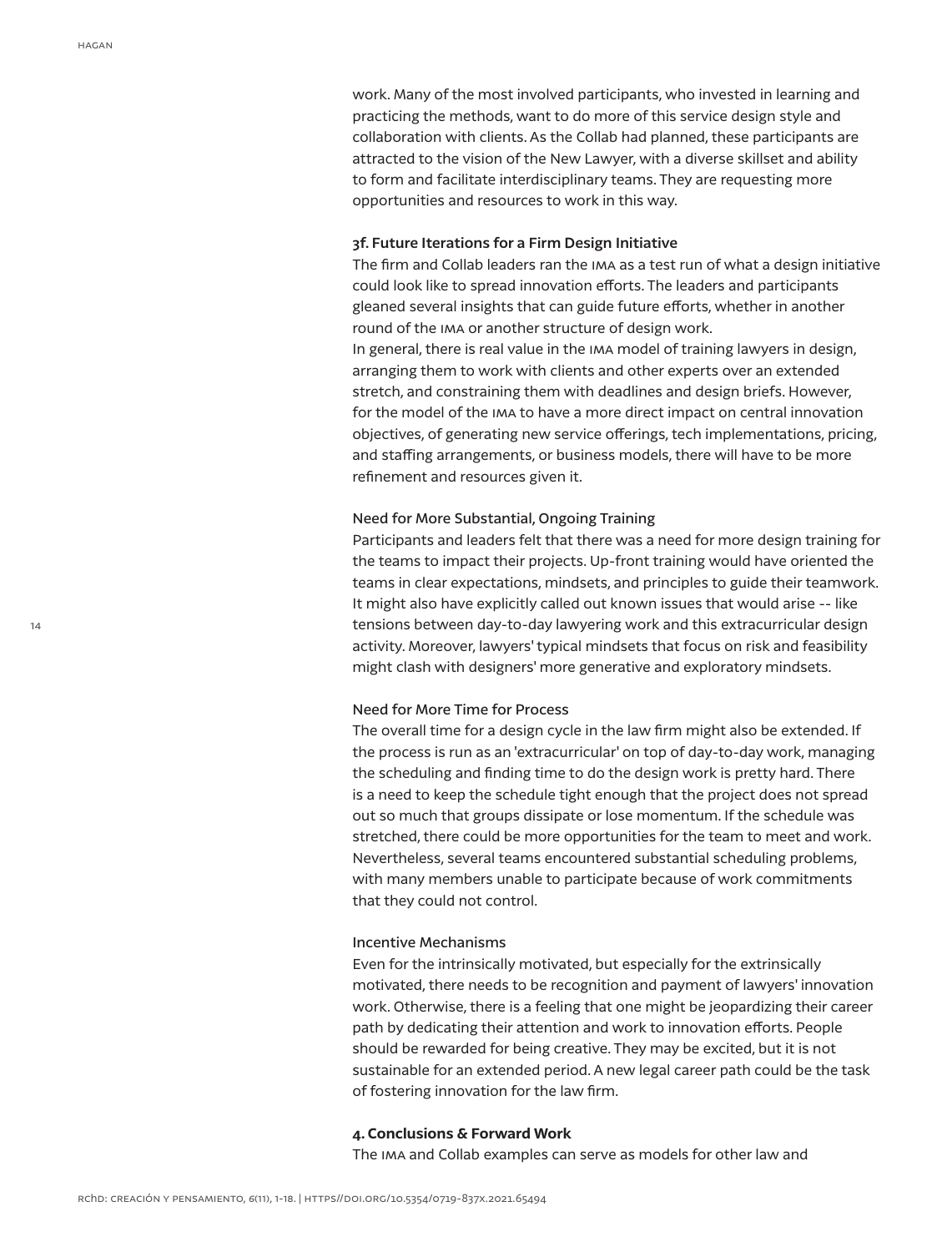professional service firms on how innovation methods may be applied to make culture change more user-centered. They can be open to breakthrough ideas and work on future disruptions while continuing with the current standard services.

The ima process was unique from other law firm innovation efforts in that it took a more participatory, firm-wide approach. This approach shows an internal open innovation process, using the design process as a training mechanism and as a process structure to involve a broader group in defining what innovation could be and bringing projects to life. This process is compared to most other models with small cohorts, single leaders, or other high-level designated 'innovators' spearheading the work. This participatory design model can help associates, staff members, and others not in leadership roles to understand more concretely what innovation work is like and possibly establish leadership and development pathways.

This model also offers a possible alternative to firms' concentrated innovation efforts. It blends a culture-wide shift at the early stages of the efforts (setting up partnerships, defining the agenda, and brainstorming ideas) with a core group responsible for implementing/piloting/scaling (the second half of design phases). To sustain the initial momentum of a design sprint, a firm could offer:

- Fellowships or sabbaticals for people who successfully participated in the process to focus on innovation work. People who performed well during the initial ima could be given time and deadlines to do the innovation work in a more concentrated way, in which their billable hours or other requirements are relaxed temporarily.
- Another type of competition that is more like an X prize centers on specific targets with client partners. It can draw from other models in use, hybridizing it to the Collab/ima process. Some possible targets:
- Using data to automate better or predict the ideal strategies;
- Get the process of delivering services and creating work products more defined;
- Have new pricing or staffing arrangements that meet specific money or performance targets;
- Create and pilot new business models with the client to evaluate them in trial runs;
- Creating new tech products that support client needs;
- Helping clients establish their innovation efforts
- Linking project teams with dedicated implementation teams that bring best practices for app and web development, user-centered design, and business model experiment to their initial projects. It can take the lowfidelity prototypes and then detail them, test them, and make them into live pilots for evaluation.

The case study demonstrates several soft benefits of running a design-driven, multi-month innovation cycle. Further research is necessary to determine if these soft benefits impact the firm, its clients, and the market. One concern about design-driven innovation is that it tends to lead to incremental improvements rather than radical ones (Norman & Verganti, 2014). There are ways to drive more radical work within the design-driven innovation approach that law firms could purposefully explore in order to bolster more ambitious and impactful innovation work. This approach includes combining the design process with education and investments in new enabling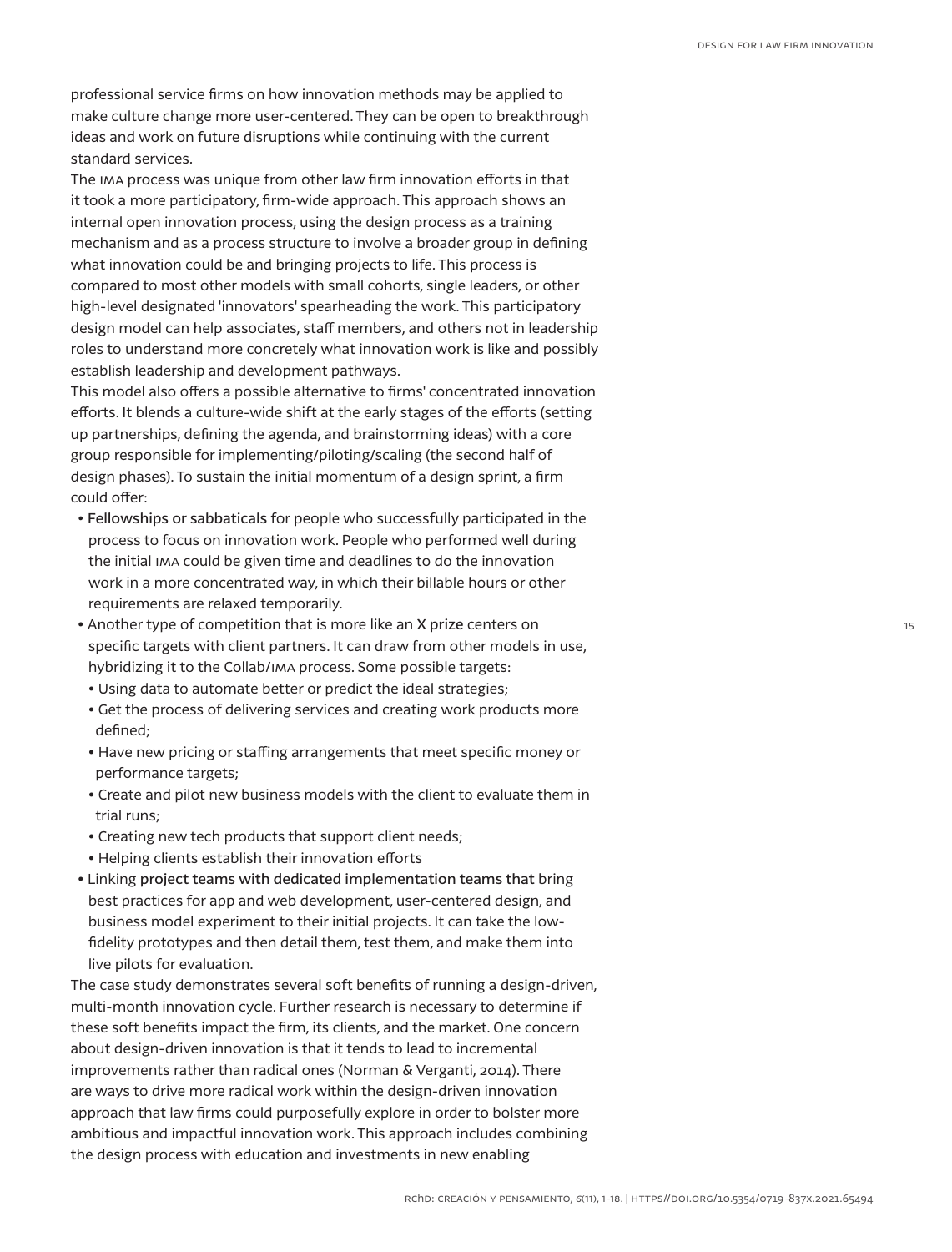technologies like machine learning and data analytics, which can equip design team members with literacy in these new types of problem-solving to scope more futuristic projects (Norman & Verganti, 2014).

Another track can be investing more in observing and co-designing with client teams directly in their physical spaces and business environments so that the innovation teams can better spot hacks, 'user' innovations, and new points of value. This dynamic means shifting from casual, after-hours innovation work to more dedicated and co-located client-firm innovation work (Von Hippel, 2001). As more law firms invest in innovation efforts, particularly in designdriven methods, future research can explore what models are best able to capitalize on early-stage efforts like the ima initiative to get to sustained, impactful change.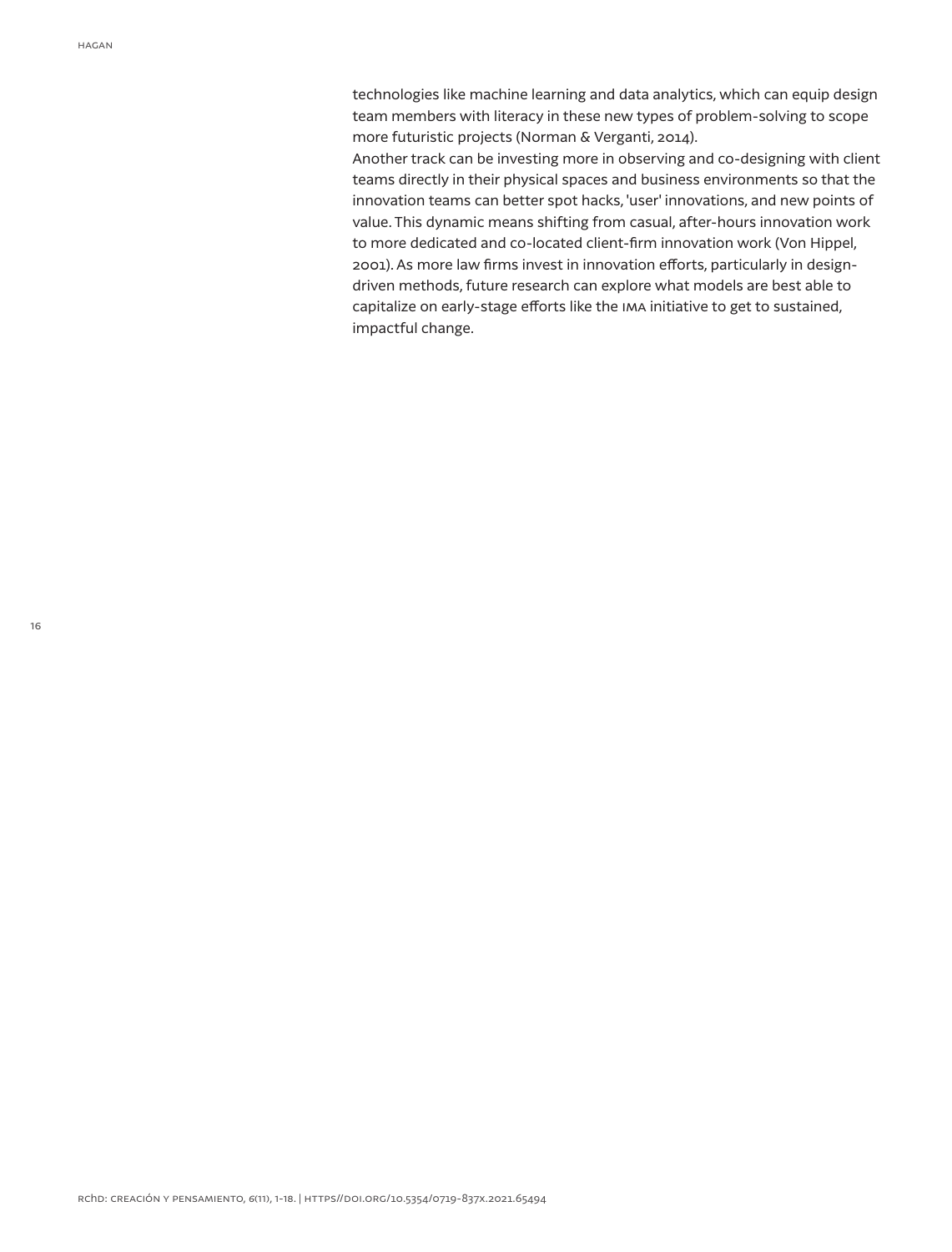# **5. References**

- American Bar Association. (2011). *For Comment: Issues Paper Concerning Alternative Business Structures.* https://www. americanbar.org/content/dam/aba/administrative/ ethics\_2020/abs\_issues\_paper.pdf
- Baker McKenzie. (2018). *Firm Facts* [Graph]. https://www. bakermckenzie.com/-/media/files/about-us/firm\_facts\_ fy18.pdf?la=en
- Brescia, R. H., McCarthy, W., McDonald, A., Potts, K., & Rivais, C. (2015). Embracing Disruption: How Technological Change in the Delivery of Legal Services Can Improve Access to Justice. *Albany Law Review, 78*, 553-621. https:// ssrn.com/abstract=2515009
- Brown, T. (2008). Design Thinking. *Harvard Business Review,* 85-92. http://5a5f89b8e10a225a44ac-ccbed124c38c4 f7a3066210c073e7d55.r9.cf1.rackcdn.com/files/pdfs/ IDEO\_HBR\_DT\_08.pdf
- Campbell, R. W. (2012). Rethinking regulation and innovation in the U.S. legal services market. *SSRN Electronic Journal*. https://doi.org/10.2139/ssrn.2018056
- Canadian Bar Association. Legal Futures Initiative. (2013). *The future of the legal profession: Report on the state of research: Contributing perspective.*
- Cooperstein, E. T. (2018). *When it comes to innovation, lawyers are being left behind*. Law office of Eric T. Cooperstein, PLLC. https://ethicsmaven.com/when-it-comes-toinnovation-lawyers-are-being-left-behind/
- Dot. (2019). Dot. | Legal Design Consultancy. https://www. dot.legal/
- Faegre Drinker. (2019). *FaegreBD's Innovative Design Thinking Initiative Profiled in Harvard Law School's The Practice*. https://www.faegredrinker.com/en/about/ news/2019/2/faegrebd-design-lab-featured-in-harvardlaw-school-publication
- Fraser, V., & Roberge, J. F. (2016). Legal design lawyering: rebooting legal business model with design thinking. *Pepperdine Dispute Resolution Law Journal, 16*, 303-316. https://digitalcommons.pepperdine.edu/drlj/vol16/iss2/8
- Friedmann, R. (2018). *Law firm innovation takes more than talk*. Legaltech News. https://www.law.com/ legaltechnews/2018/09/07/law-firm-innovation-takesmore-than-talk/?slreturn=20190026212956
- Grey, I. B. (2018). *Rise up and innovate: A manifesto for lawyers*. Above The Law's Legal Tech Non-Event. https:// abovethelaw.com/legal-innovation-center/2018/03/01/ rise-up-and-innovate-a-manifesto-for-lawyers/
- Haapio, H. (2014). Lawyers as designers, engineers and innovators: Better legal documents through information design and visualization. *In Transparency. Proceedings of the 17th International Legal Informatics*

*Symposium IRIS*, 451-458. https://papers.ssrn.com/sol3/ papers.cfm?abstract\_id=2651066

- Hagan, M. (2016). *Law by Design*. Stanford CA. https:// lawbydesign.co/
- HBR IdeaCast. (2009). Applying Design Thinking to Your Business. Harvard Business IdeaCast. https://hbr.org/ podcast/2009/11/applying-design-thinking-to-yo
- Hill, C. (2017). *Under the hood: Baker McKenzie's innovation programme.* Legal IT Insider. https://www. legaltechnology.com/2017/03/10/under-the-hoodbaker-mckenzies-innovation-programme/
- Katz, D. M. (2013). Quantitative legal prediction-or-how i learned to stop worrying and start preparing for the data-driven future of the legal services industry. *Emory Law Journal, 62*(4), 909-966. https://scholarlycommons. law.emory.edu/elj/vol62/iss4/6
- King & Wood Mallesons. (2019). https://www.kwm.com/en/ au/people/michelle-mahoney
- Kubicki, J. (2015). *Why design matters to Seyfarth*. Medium. https://jkubicki.medium.com/why-design-matters-toseyfarth-4765db7cbfa6#.adq7opkju
- Kubicki, J. (2016). *Human-centered design and the law*. Medium. https://jkubicki.medium.com/humancentered-design-and-the-law-519b98770fe3
- Lawyer Monthly. (2017). *How Baker McKenzie are innovating the legal sphere*. Lawyer Monthly | Legal News Magazine. https://www.lawyer-monthly.com/2017/09/how-bakermckenzie-are-innovating-the-legal-sphere/
- *Legal design WTF?* (2018). Legal Geek. https://www. legalgeek.co/learn/legal-design-wtf/
- Li, V. (2014). *Akerman takes time to find new ideas for client service*. ABA Journal. https://www.abajournal.com/ magazine/article/akerman\_takes\_time\_to\_find\_new\_ ideas\_for\_client\_service
- Lippe, P. (2013). *Do lawyers have the 'design mojo' needed to re-think the delivery of legal services*? ABA Journal. https:// www.abajournal.com/legalrebels/article/legal\_by\_design
- Mitchell, J. A. (2013). Putting some product into workproduct: Corporate Lawyers Learning from Designers. *SSRN Electronic Journal*. https://doi.org/10.2139/ ssrn.2325683
- Norman, D. A., & Verganti, R. (2014). Incremental and radical innovation: Design research vs. technology and meaning change. *Design Issues, 30*(1), 78-96. https://doi. org/10.1162/desi\_a\_00250
- Owen, C. (2007). Design thinking: Notes on its nature and use. *Design Research Quarterly, 2*(1), 16-27. https:// www.id.iit.edu/wp-content/uploads/2015/03/ Design-thinking-notes-on-its-nature-and-use-owen\_